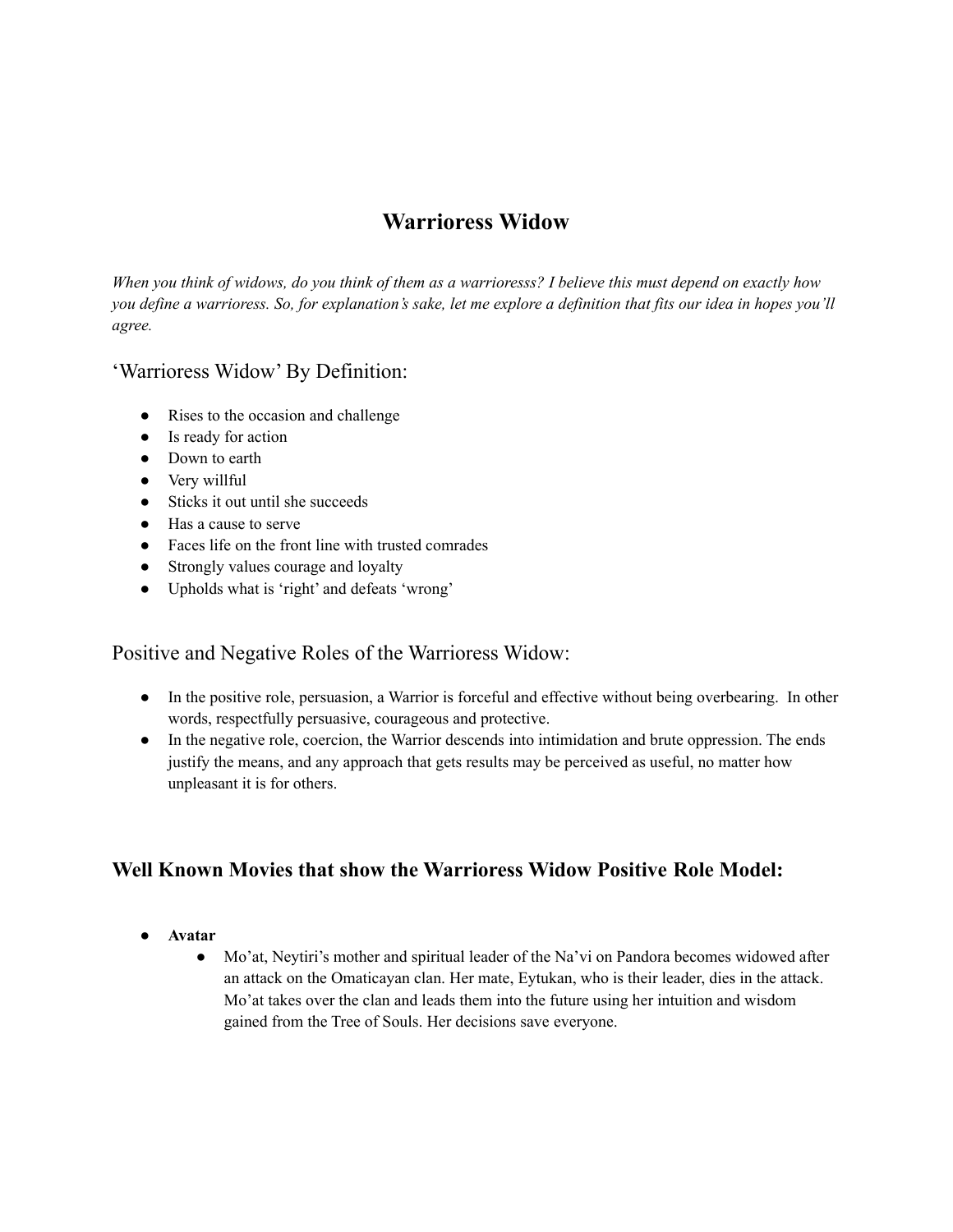- **● Hunger Games**
	- Katniss Everdeen emerges from obscurity as a girl barely surviving to keep her family from starving to the unlikely heroine and leader of a revolution. Her mother, Mrs. Everdeen becomes widowed when Katniss is 11. She goes into a catatonic depression leaving Katniss as sole provider for the family. When Katniss leaves for the Hunger Games Mrs. Everdeen rises up and begins to care for her younger daughter Prim. Mrs. Everdeen is a healer, the daughter of an apothecary and later uses this skill to help Katniss and those hurt in District 12.
- **● Gone with the Wind**
	- "Fiddle-dee-dee! War, war, war; this war talk's spoiling all the fun at every party this spring. I got so bored I could scream. Besides... there isn't going to be any war." From a spoiled Southern Belle to a phoenix-like creature Scarlett O'Hara transformed herself into a woman who survived a terrible conflict. Becoming a war widow, she found her unique identity and true love with Rhett Butler. The rest is history and an epic movie viewed by millions.

# **Ways you know you are facing a Warrioress Widow:**

- "Don't mess with me!"
- "Come and see if you can do it better!"
- "This scares me, but I'm going to take three deep breaths; one for the past, one for the present, one for the future….then go anyway!"

# **The Strong Mindset: What Warrioress Widows** *Don't* **Do.**

### **1. Waste Time Feeling Sorry for Themselves.**

You don't see mentally strong widows feeling sorry for their circumstances or dwelling on the way they've been mistreated by life after experiencing the loss of their loved one. They learn to take responsibility for their thoughts, emotions and outcomes, and they have an inherent understanding of the fact that life is not fair. It certainly hasn't been for them! They are able to emerge from trying circumstances with self-awareness and gratitude. When a situation turns out badly, they respond with phrases like 'Geez', 'Oh well', or perhaps 'Next'.

#### **2. Give Away Their Power.**

Mentally strong Warrior Widows avoid giving others the power to make them feel inferior or bad. They understand they are in control of their actions, thoughts and emotions. They know their strength is in their ability to manage the way they respond. They also ask for forgiveness from themselves when they fail to meet their own standards.

#### **3. Shy Away from Change.**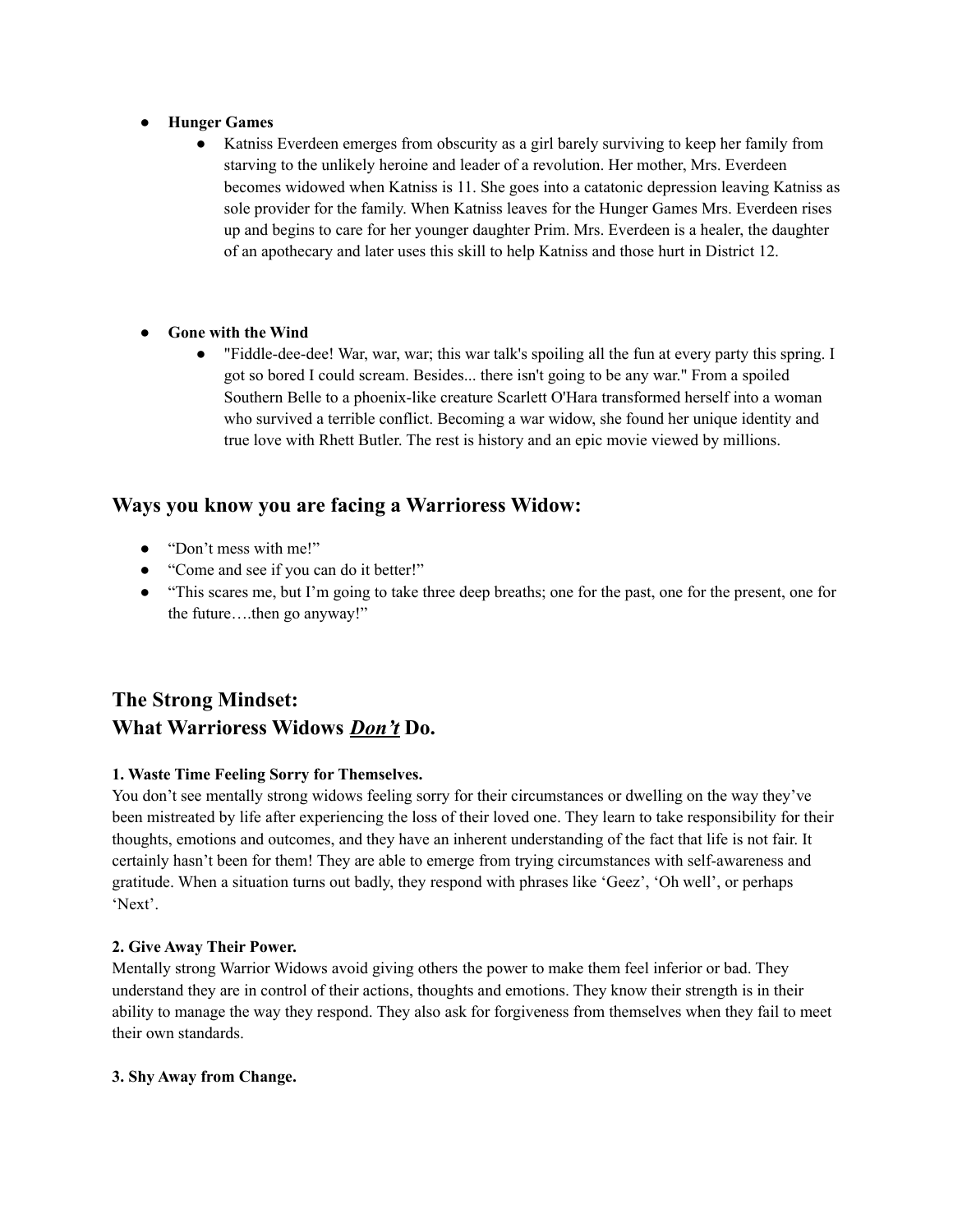Mentally strong Warrior Widows embrace change and welcome challenge… even when exhausted and tired of it all. Their biggest 'fear', if they have one, is not of the unknown, but of becoming complacent, stagnant and boring to others. Maybe, so much so, that no one will love them again. An environment of change and even uncertainty can energize a mentally strong Warrior Widow and bring out her best over time.

#### **4. Waste Energy on Things They Can't Control.**

Mentally strong Warrior Widows don't complain (much) about stupid comments people make, overwhelming bills, lack of support or especially about other people, as they recognize that all of these factors are generally beyond their control. In a bad situation, they recognize that the one thing they can always control is their own response and attitude, and they use these attributes well (and often in the first few years, getting better day by day).

### **5. Worry About Pleasing or Teasing Others**.

Know any people pleasing or teasing people? Or, conversely, people who go out of their way to dis-please others as a way of reinforcing an image of strength? Neither position is a good one. A mentally strong Warrior Widow strives to be kind and fair and to please others where appropriate, but is unafraid to speak up. Find your voice. They are able to withstand the possibility that someone will get upset and will navigate the situation, wherever possible, with grace.

#### **6. Fear Taking Calculated Risks.**

A mentally strong person is willing to take calculated risks. This is a different thing entirely than jumping headlong into foolish risks (which we especially don't recommend within the first and maybe the second year of being widowed). With mental discipline, a Warrior Widow will weigh the risks and benefits thoroughly, she will fully assess the potential downsides and even the worst-case scenarios before she takes action. Take your time calculating the options because in its effort to protect us from the intense pain of grief the brain may have "widow fog" which causes us to forget things, be slower to react and make us feel disjointed and out of sorts.

#### **7. Dwell on the Past.**

I'm reading your thoughts…'Define Dwell, will you?' There is strength in acknowledging the past and especially in acknowledging the things learned from past experiences—but a mentally strong Warrior Widow is able to avoid miring their mental energy in past disappointments or in fantasies of the "glory days" gone by. They invest the majority of their energy in creating an optimal present and future.

#### **8. Make the Same Mistakes Over and Over.**

We all know the definition of insanity, right? It's when we take the same actions again and again while hoping for a different and better outcome than we've gotten before. A mentally strong Warrior Widow accepts full responsibility for past behavior and is willing to learn from mistakes. Research shows that the ability to be self-reflective in an accurate and productive way is one of the greatest strengths of spectacularly successful Warrior Widows.

#### **9. Resenting Other People's Happiness.**

It takes strength of character to feel genuine joy and excitement for another widow's happiness. Mentally strong Warrior Widows have this ability. They don't become jealous or resentful when others go back to school, find love again, have a bigger bank account, more opportunities or more helpful friends and family (although they may take notes on what the Warrior Widow did well). They find inspiration and hope in the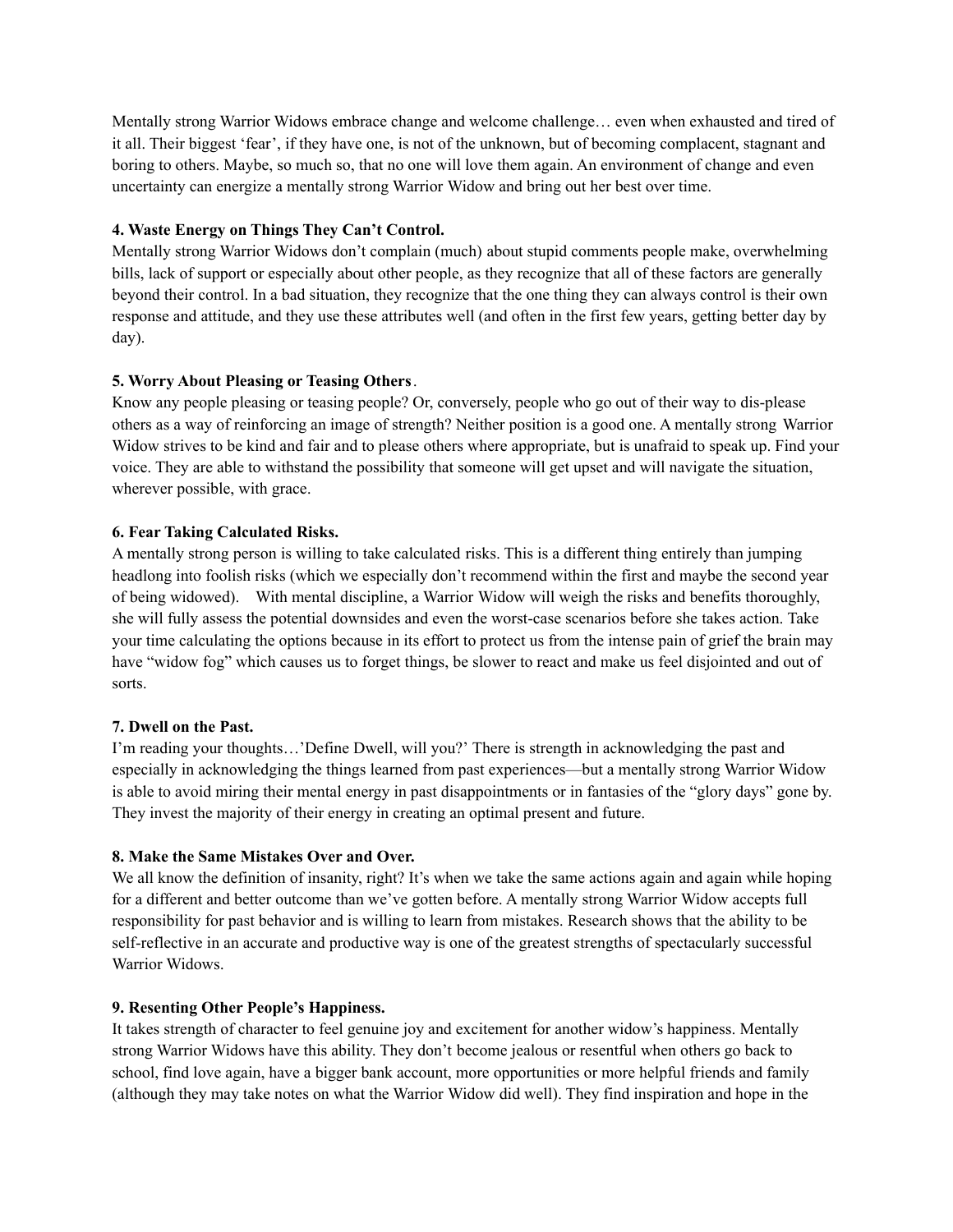success of another. They are willing to work hard for their own chances at happiness and find peace with that, without relying on blame, shame or shortcuts.

#### **10. Give Up After Failure.**

Every failure is a chance to improve. So go ahead, make a mistake. Even the greatest, happiest and healthiest Warrior Widows are willing to admit that their early efforts invariably brought many failures. Mentally strong Warrior Widows are willing to fail again and again, if necessary, as long as the learning experience from every 'failure' can bring them closer to their ultimate desired goals. Have you figured out what those are yet?

#### **11. Fear Alone Time.**

Mentally strong Warrior Widows enjoy and even treasure the time they spend alone. They use their downtime to reflect, to plan, and to be productive. Most importantly, they don't depend on others to shore up their happiness and moods. They can be happy with others, and they can also be happy alone.

### **12. Feel the World Owes Them Anything.**

Particularly in the current economy, everyone, especially Warrior Widows at every level are gaining the realization that the world does not owe them a salary, a benefits package and a comfortable life, regardless of their preparation and schooling. Mentally strong Warrior Widows enter the world prepared to work and succeed on their merits, at every stage of the game.

#### **13. Expect Immediate Results.**

Whether it's a workout plan, a nutritional regimen, going back to school or starting a business, mentally strong Warrior Widows are "in it for the long haul". They know better than to expect immediate results (although secretly day dream about them). They apply their energy and time in measured doses and they celebrate each milestone and increment of happiness on the way. They have "staying power." They keep promises to their late husbands to genuinely find happiness and to love again. And they understand that genuine changes take time.

#### **14. Say 'Yes'When They Should Say 'No'**

Remember, being a Warrior Widow will mean the journey will be riddled with alone-ness at times. When you blaze a trail. Pioneer. Lead a pack. You are essential - the one looking forward and cannot see those following behind you. It is your intuition that is forthright in your heart and mind. It is not until others 'get it' that you will see them by your side standing strong beside you, reassuring you in your choices. There is a resistance that is normal in this 'forward' position of being a Warrior Widow. Recognize its presence.

#### **15. Back Down from Glitches and Road Blocks.**

When the Warrior Widow is rebirthing herself, she cannot stop the glitches that will fumble her step. You'll find yourself asking 'what is taking so long?' and yet, you will carry through to the end. Clear some space, get ahead of the game and reduce your speed enough to walk around the tough spots.

Do you have mental strength like a Warrior Widow? Are there elements on this list you need more of? With many thanks to all my mentors I would like to reinforce my own abilities further in each of these areas today. How about you?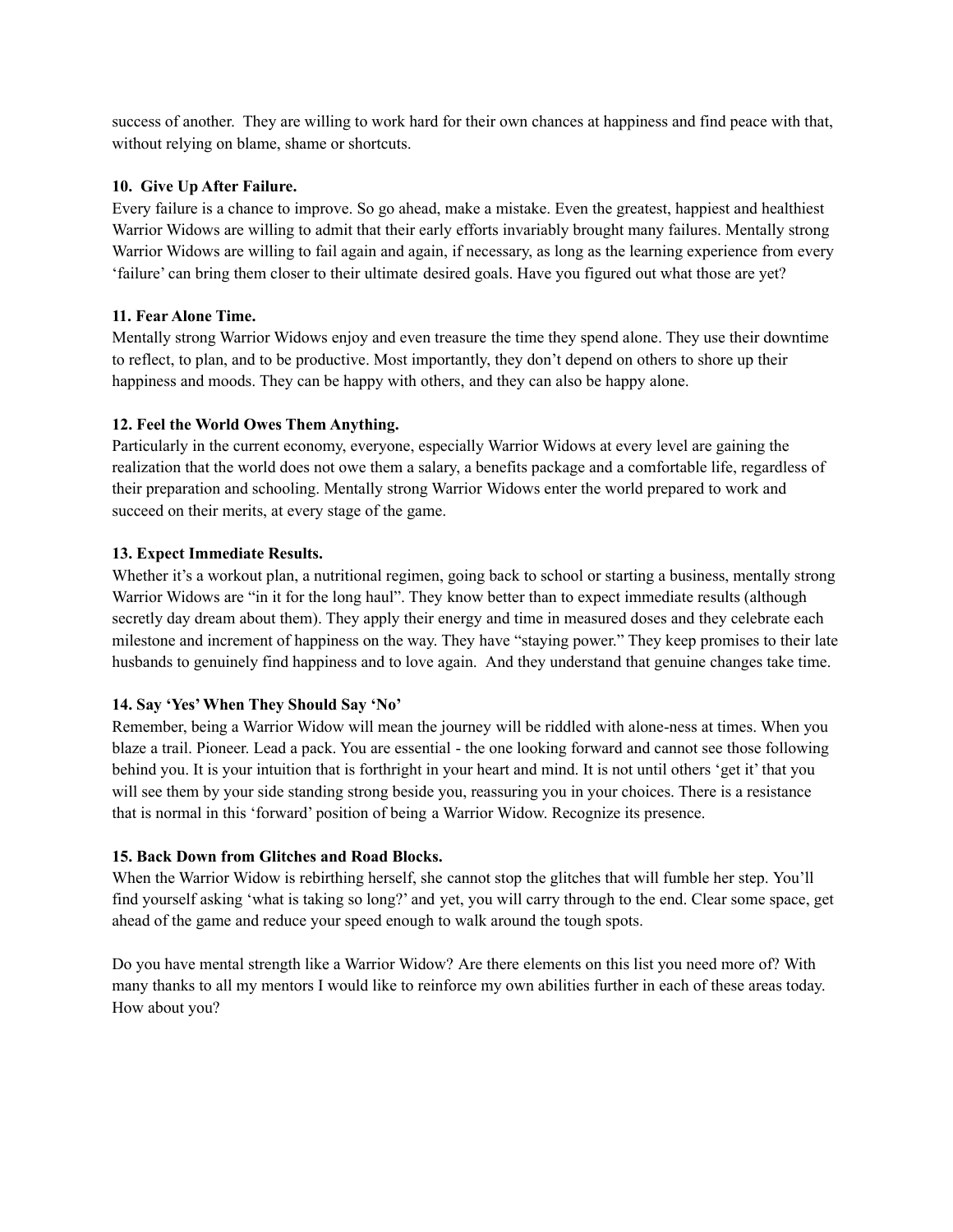## **Traits of an emerging 'Warrioress Widow' in you:**

**1-**

**2-**

**3-**

## **Warrioress Widow Quotes To Ponder**

W- Work of Art A- Achiever R- Resilient

R- Radical

I- Independent

O- Organized

R- Resourceful

E- Energetic

E- Eager

S- Strong

"Even in times of trauma, we try to maintain a sense of normality until we no longer can. That, my friends, is called surviving. Not healing. We never become whole again ... we are survivors. If you are here today... You are a survivor. But those of us who have made it through hell and are still standing? We bear a different name: warriors." - Lori Goodwin

"Women, if the soul of the nation is to be saved, I believe that you must become its soul" - Coretta Scott King

"Let life surprise you" - Madame Veuve Clicquot

"We must look at hard things truthfully"- Eleanor Roosevelt

"When your hero dies, everything he stood for does not end. Everything he stood for must continue" - Terri Irwin

"There's no formula. Keep busy with your work and your life. You can't become a professional mourner. It doesn't help you or others. Keep the person in your heart all the time. Replay the good times. Be grateful for the years you had." - Betty White